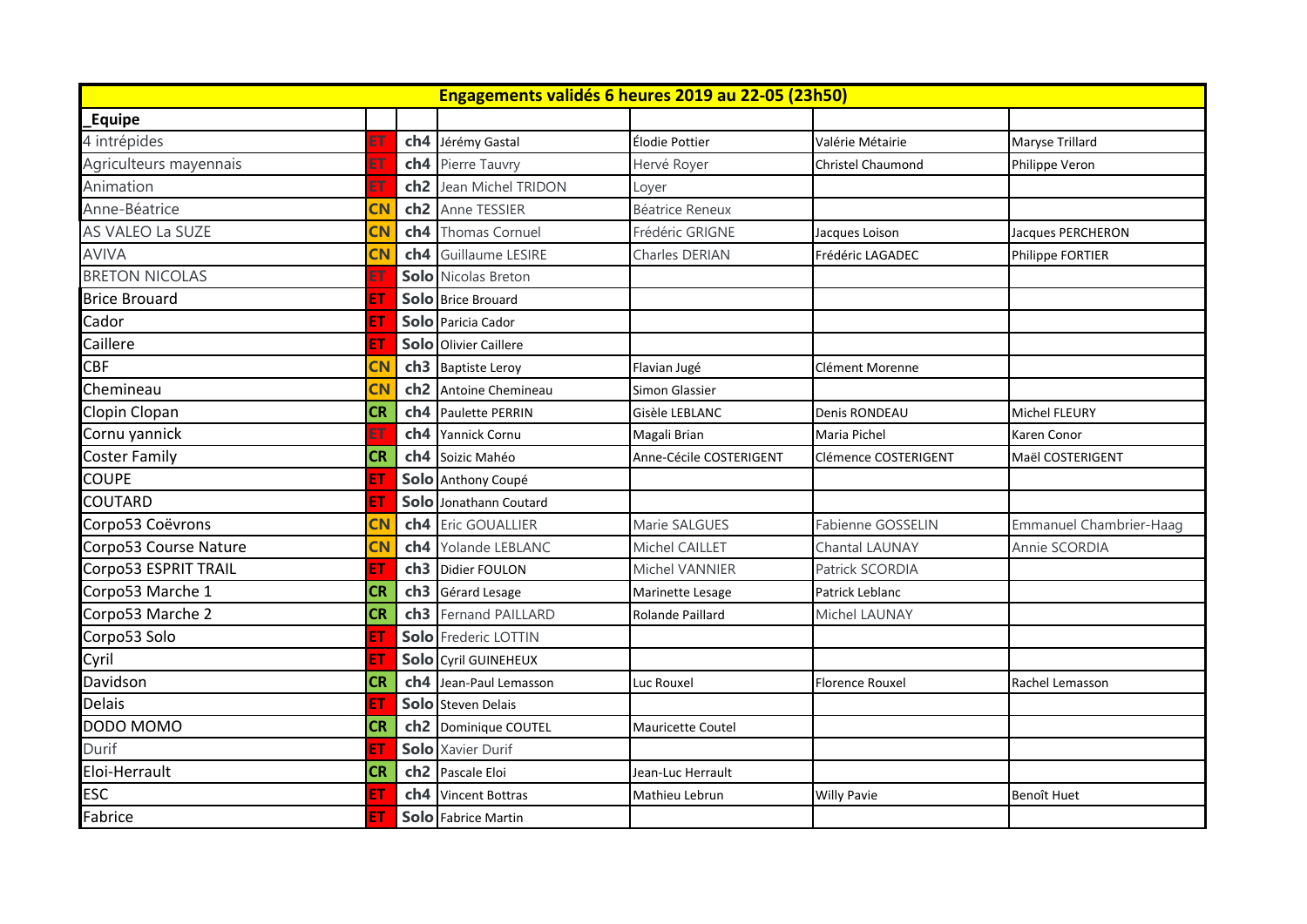| Engagements validés 6 heures 2019 au 22-05 (23h50) |           |                 |                            |                         |                         |                       |
|----------------------------------------------------|-----------|-----------------|----------------------------|-------------------------|-------------------------|-----------------------|
| <b>FOUCAULT</b>                                    |           |                 | Solo Pascal Foucault       |                         |                         |                       |
| François-Bruno                                     |           | ch <sub>2</sub> | Mathieu François           | <b>Bruno Bois</b>       |                         |                       |
| Fricot                                             | FΤ        |                 | Solo Jean-Louis Fricot     |                         |                         |                       |
| Gabliosolo                                         |           |                 | Solo Lionel Milet          |                         |                         |                       |
| Gaucherin Guillaume                                |           |                 | Solo Guillaume Gaucherin   |                         |                         |                       |
| Grandin                                            |           |                 | Solo Franck Grandin        |                         |                         |                       |
| Guegnard                                           | EΤ        |                 | Solo Frédéric Guegnard     |                         |                         |                       |
| Jacky-Denis                                        | <b>CN</b> | ch <sub>2</sub> | Jacky Tessier              | Denis Lefèvre           |                         |                       |
| Jogging coevrons Cool Rando 1                      | <b>CR</b> | ch <sub>4</sub> | Rémie Chauvin              | <b>Brigitte Breton</b>  | Delphine Robin          | Nadine Lelièvre       |
| Jogging coevrons Cool Rando 2                      | <b>CR</b> | ch <sub>4</sub> | Laurence Bezannier Lechat  | Nathalie Malle          | Sabrina Hubert          | Jacky Hachet          |
| Jogging coevrons Course Nature                     | <b>CN</b> | ch <sub>4</sub> | Michel Chauvin             | Eric Boussard           | Michel Legeay           | Marie-Noelle Bedouet  |
| Jogging coevrons Trail                             | EΤ        | ch <sub>4</sub> | Thierry Boussard           | Christophe Lelièvre     | Hubert Johann           | Martin Johny          |
| Jogging coevrons Trail Solo                        |           |                 | Solo Jean-Pierre Bezannier |                         |                         |                       |
| Juliot                                             |           |                 | Solo Didier Julliot        |                         |                         |                       |
| La famille recomposée                              | EΤ        | ch <sub>4</sub> | Gaëlle PERRICHON           | Tanguy TERMEAU          | Guillaume LUCIEN        | Jeremy GENDRON        |
| Lairys                                             |           |                 | Solo Alexis LAIRYS         |                         |                         |                       |
| Lambert                                            |           |                 | Solo Loïc Lambert          |                         |                         |                       |
| <b>LEBRETON</b>                                    |           |                 | Solo Mathias Lebreton      |                         |                         |                       |
| <b>LECORCHE SULLIVAN</b>                           |           |                 | Solo Sullivan Lécorché     |                         |                         |                       |
| Les Amis 37                                        | CR        | ch <sub>3</sub> | Claire Billy               | Philippe Reneux         | Maryse Lécorché         |                       |
| Les Ascoriens 1                                    |           | ch4             | Jordy MEILLEAU             | Nicolas BARBOT          | <b>Olivier DARDENTE</b> | Géraldine DARDENTE    |
| Les Ascoriens 2                                    |           | ch <sub>4</sub> | Jean-François FAVREAU      | Philippe MEILLEAU       | Patrick PIRONNET        | Thierry SAVATON       |
| Les Bolides                                        | <b>CR</b> | ch <sub>4</sub> | Eveline LEBLANC            | <b>Annick COSSON</b>    | Yvonne BOURNEUF         | <b>Lucette DEBRAY</b> |
| Les Boudins                                        | <b>CN</b> | ch <sub>4</sub> | Sarah Khattab              | Nora Khattab            | Laura Brard             | Anne Laure Goutelle   |
| les chicken run                                    | <b>CR</b> | ch <sub>4</sub> | <b>Gildas Legay</b>        | <b>Bettina Legay</b>    | Jerome Theard           | Sabrina Theard        |
| Les Colibris                                       | <b>CR</b> | ch3             | Nathalie Steiner           | <b>Valery Martinier</b> | Jérome Guilvard         |                       |
| Les Cousins 37                                     | <b>CR</b> | ch <sub>3</sub> | <b>Yvette Couratin</b>     | Jean-Paul Couratin      | Jérome Ravigne          |                       |
| Les féminines d'Evron                              | <b>CN</b> | ch4             | Laurianne BERTON           | <b>Fabienne Melier</b>  | Annie Goupil            | Christine Coupe       |
| Les Free Runners                                   |           | ch <sub>4</sub> | Jérémy Gaillard            | Mickaël Gaillard        | Pierrick BOURCIER       | Kevin Crosnier        |
| Les Gazelles                                       |           | ch3             | Virginie Chevrel-Breard    | Sandrine Brée           | Marie-Odile Sorin       |                       |
| Les Handicapés                                     | <b>CN</b> | ch <sub>3</sub> | Clément Maraquin           | Doryan Chelle           | Léa Girard              |                       |
| Les Intrépides                                     | EТ        |                 | ch4 Laurent GUERIN         | Sébastien Guibert       | Fabien Juge             | <b>Pascal Monnier</b> |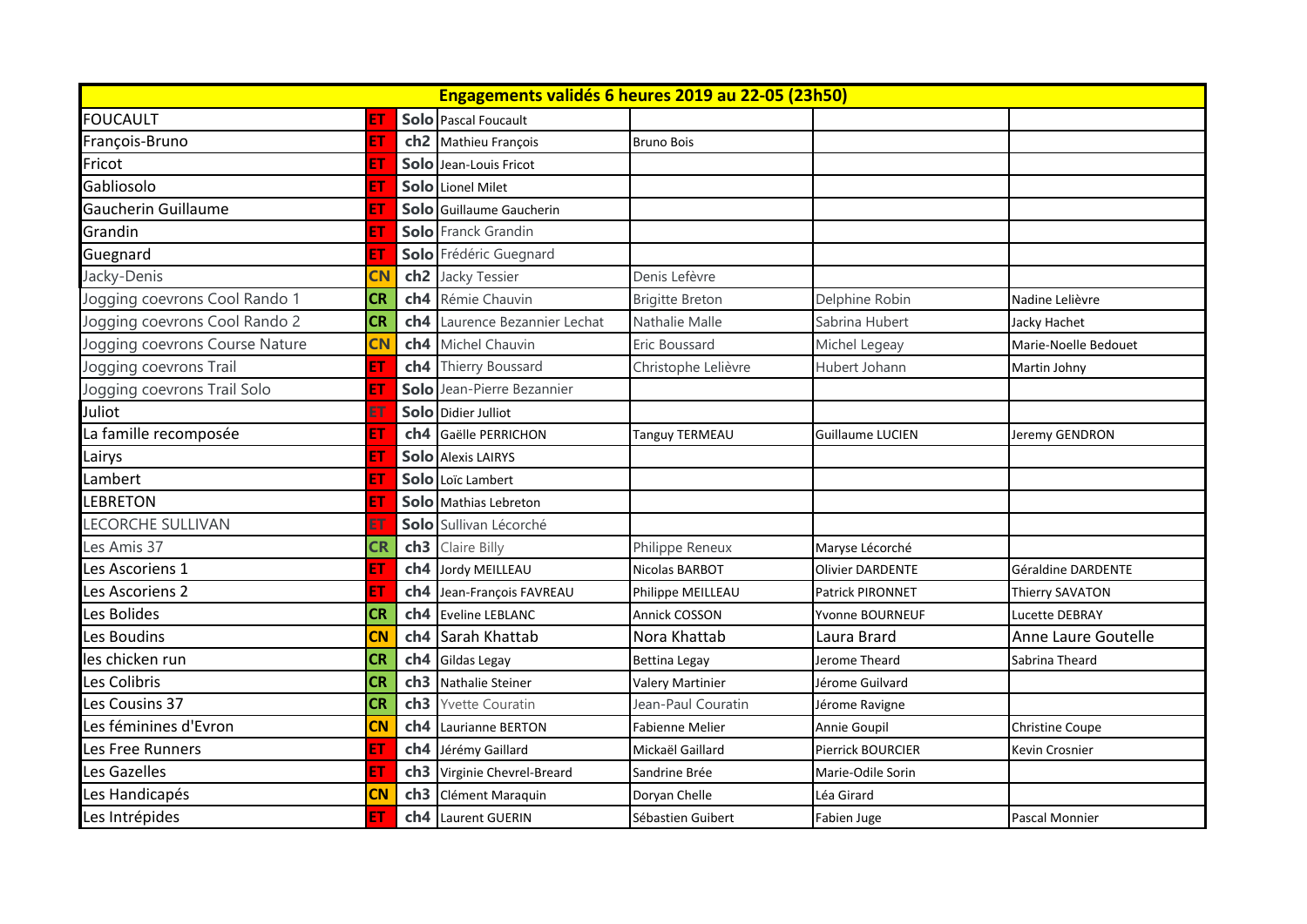| Engagements validés 6 heures 2019 au 22-05 (23h50) |           |                 |                               |                              |                              |                        |  |
|----------------------------------------------------|-----------|-----------------|-------------------------------|------------------------------|------------------------------|------------------------|--|
| Les Micheeels                                      | <b>CN</b> | ch <sub>3</sub> | Lonny Garrot                  | Corentin Boisrame            | Fany Langot                  |                        |  |
| Les Mousquetaires                                  | EТ        | ch <sub>4</sub> | André MORÉNO                  | <b>Guy BRISSEAU</b>          | <b>Nelly EMERY</b>           | Hélène MEILLEAU        |  |
| Les Nounours                                       | EТ        | ch <sub>3</sub> | Laurence Billard              | Mickaël Lebarh               | <b>Gael Cappello</b>         |                        |  |
| Les Rabelaisiens                                   | EТ        | ch <sub>4</sub> | Alexandra LEYGUES             | <b>Christine CHARPENTIER</b> | Hervé DELENCLOS              | Michèle MORÉNO         |  |
| Les Richelais                                      |           | ch4             | Audrey LECOUFFE               | Isabelle MEILLEAU            | Maryline PENOT               | Patrick PENOT          |  |
| LES RUNNEURS                                       | <b>CR</b> | ch4             | David Fournier                | Virginie Fournier            | Mikael Breteau               | Fanny Riandière        |  |
| Les Saucisses                                      | <b>CN</b> | ch <sub>3</sub> | Romain BRARD                  | <b>Corentin Pellat</b>       | <b>Edouard Fruh</b>          |                        |  |
| Les Sportives                                      | <b>CR</b> | ch4             | Micheline DESNOES             | <b>Ginette RONDEAU</b>       | Catherine MOISY              | Christiane CHARBONNEAU |  |
| Les Tenaces                                        | <b>CR</b> | ch <sub>4</sub> | Cricri LE ROY                 | Alain BARILLET               | <b>Marie-France BARILLER</b> | Céline SERRAND         |  |
| Les Tourangeaux                                    | EΤ        | ch <sub>4</sub> | Nathalie SAVATON              | Didier BENOIST               | <b>Pierre THIMONIER</b>      | Christian TRAN         |  |
| Les Voisins 1                                      | <b>CN</b> | ch <sub>3</sub> | Julien Ansquer                | Marc Bedouet                 | Julie Legeay                 |                        |  |
| Les Voisins 2                                      | <b>CN</b> | ch <sub>3</sub> | Sébastien Lecesve             | Jean-Philippe Audouin        | Charly Hamon                 |                        |  |
| Les Voisins 3                                      | CN        | ch <sub>3</sub> | Jérôme Legeay                 | Patrice Pichon               | Vincent Letavasier           |                        |  |
| Les Zoulettes                                      | CN        | ch <sub>3</sub> | <b>Arnaud Bidaud</b>          | <b>Emeline Marais</b>        | Fany Boussault               |                        |  |
| LUDOVIC                                            |           | Solo            | Ludovic Chapon                |                              |                              |                        |  |
| Marie Rêves et Espoir                              | EΤ        | ch4             | Pierre Marie Julliot          | <b>Fabrice Binaud</b>        | Olivier Cherbonnier          | Patrice Legendre       |  |
| Marotta-Guin                                       |           | ch <sub>2</sub> | Jean-Claude Marotta           | Christopher Guin             |                              |                        |  |
| Meunier                                            | <b>CR</b> | ch <sub>2</sub> | Linda Meunier                 | Yvette Loison                |                              |                        |  |
| PERRIBOIS ANTHONY                                  | EТ        |                 | <b>Solo</b> Anthony Perribois |                              |                              |                        |  |
| <b>PERRICHON</b>                                   |           |                 | Solo Jocelyn Perrichon        |                              |                              |                        |  |
| <b>PLARD FAMILLY</b>                               | EТ        | ch3             | Joseph Plard                  | Clément Plard                | <b>Nicolas Plard</b>         |                        |  |
| Pompiers Ste-Suzanne et Chammes                    | <b>CN</b> | ch4             | <b>Ambre Bariller</b>         | Pascal Vicaigne              | Antoine Loisnard             | Céline Besnier         |  |
| Sieg                                               | EТ        |                 | Solo Siegfried Lebreton       |                              |                              |                        |  |
| Tanguy                                             |           |                 | Solo Tanguy Demy              |                              |                              |                        |  |
| Team Renault Safrane                               | <b>CN</b> | ch <sub>2</sub> | <b>Florent BILLAUD</b>        | <b>Charles BROSSET</b>       |                              |                        |  |
| <b>TENNECO</b>                                     | <b>CN</b> | ch4             | Thierry REUMEAU               | Christophe Romagne           | Eric LAMARCHE                | Stéphane LETISSIER     |  |
| Touch                                              | <b>CR</b> | Solo            | <b>Claudine Barrier</b>       |                              |                              |                        |  |
| <b>Touch Team</b>                                  | <b>CN</b> | ch <sub>4</sub> | <b>Charles Touchard</b>       | Thomas Breux                 | Dylan Lefaucheux             | Jacques Mendy          |  |
| <b>TOUDIC</b>                                      |           |                 | Solo Mickaël Toudic           |                              |                              |                        |  |
| Treol                                              |           | Solo            | Christophe Treol              |                              |                              |                        |  |
| <b>USCP Montsûrs Running</b>                       |           | ch4             | Yohan GUILBAUD                | Mélina André                 | <b>Fanny Couame</b>          | Johann Bazoge          |  |
| Valérie                                            |           |                 | Solo Valérie DUBOIS           |                              |                              |                        |  |